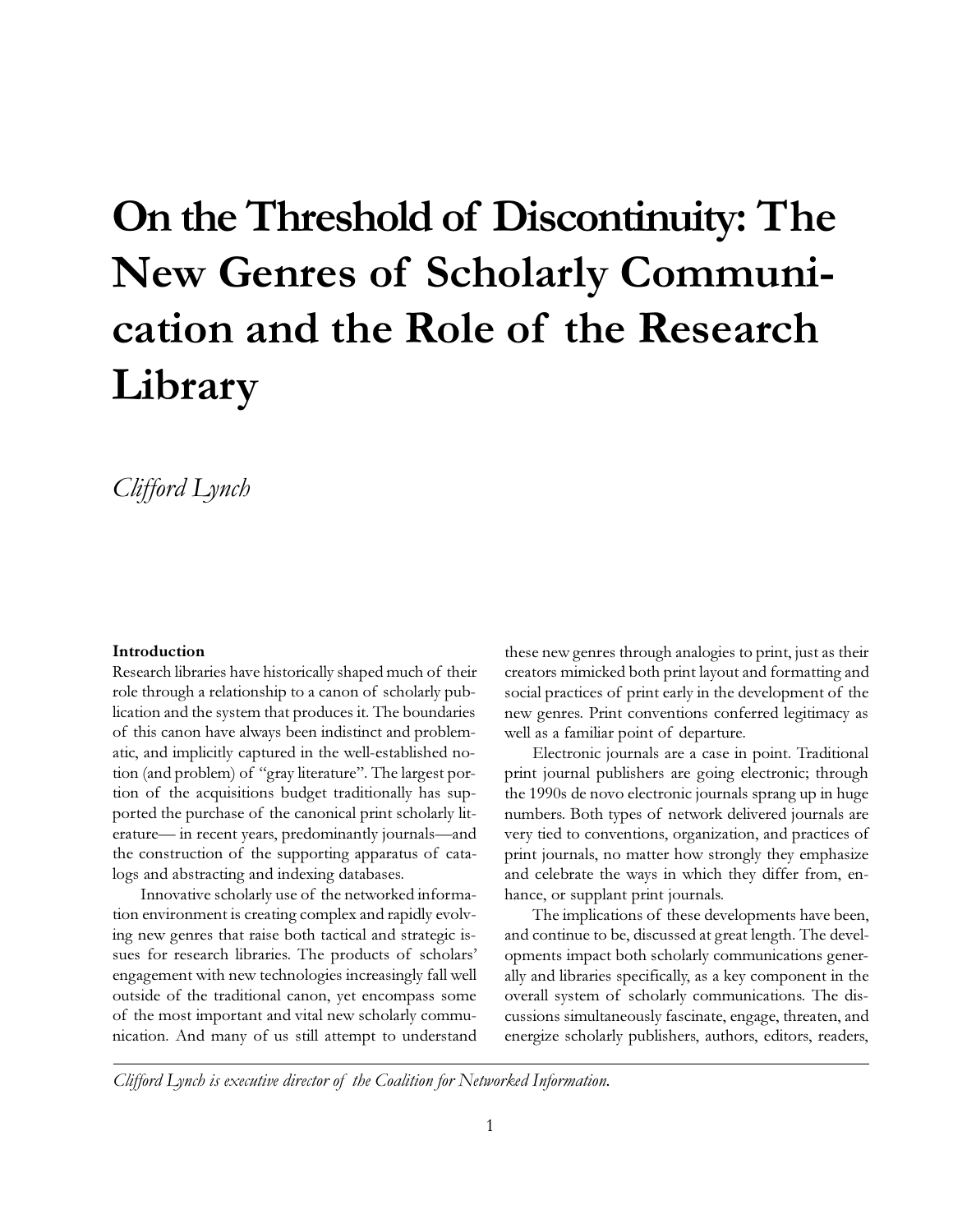and librarians. Yet we may, in the heat of rhetoric and analysis, fail to recognize that our discussions have chosen to focus on developments that really continue the evolution of traditional scholarly publishing. We've chosen to emphasize extrapolation rather than to identify and understand emerging discontinuity. The prism of the print tradition is a comfortable and comforting one. We are bringing electronic journals into the shelter of the traditional canon, and we are finding that this really isn't so difficult.

In this paper, I will argue that a new wave of materials is emerging that have much less connection to the recent history of print-dominated scholarly publishing and that cannot be understood or managed from a printbased perspective. In some ways, these new materials combine pre-Gutenberg (perhaps Medieval) traditions of communication with  $21<sup>st</sup>$  century capabilities (instantaneous worldwide dissemination, electronically enabled and hosted communities, and the ability to capture, record, and archive events as they occur, building upon the capabilities of photography and sound recording, and later the capability to capture moving images that have had such profound effects over the past century). With these new genres, the scholarly canon will expand massively, and its boundary regions will become much broader, more diffuse, and more uncertain than those inhabited by the historic print gray literature. The inherent uncertainties of these materials (new questions of ownership, archivability, and content stability which are well settled for printed materials) will compound the difficulties libraries face in defining their roles in the management of the new scholarly communications.

Let me be clear: I am not predicting the demise of print, but rather the emergence of a new and important body of materials that fall within a very different intellectual regime; libraries will have to come to terms with the new while continuing to manage the old.

The paper begins with a look at some of the emerging genres and the technology trends in which they are incubating. It then considers the major historic functions of research libraries-selection and acquisition; organization; access; and archiving and preservation in the context of these new forms.

# **New Genres, New Literatures, New Technical Enablers**

The change to the canon of scholarly literature began with informal electronic-mail-enabled communication,

soon supplemented by more structured listservers and electronic-mail-based journals. At first, these tools were largely, and sometimes slavishly, modeled on print predecessors; but they made scholarly communication more rapid, more global, and also more ephemeral and informal. Scientific research in many areas (most particularly and prominently, perhaps, molecular biology and the earth and space sciences) was fundamentally changed by the creation of shared, network-accessible data and knowledge bases. The Worldwide web is actually changing the conduct and dissemination of scholarship as it is used both for the distribution of papers prior to their publication in the print literature, and for the creation of major academic instructional and research resources completely outside of the traditional authoring and publication framework. The results are visible everywhere: in preprint archives, in scientific databases that complement the journal literature, and in the development of monographic and encyclopedic web sites in the humanities and sciences.

Similarly extensive changes are rippling through mass-market products such as newspapers, magazines, newsletters, music, sensor data and telemetry, and, perhaps soon, films. Because these mass market products represent the raw materials of future scholarship, the changes are of importance to research libraries. While we will not consider these shifts in any detail here, it is worth noting that they are taking place; the transformation of scholarly communication is part of a larger change, and is not occurring in isolation. Because scholarly communication innovation occurs in a limited environment that is characterized by the availability of advanced, precommercial technology, the developments there are likely to provide insight into the broader shifts. Scholarly communication may well prove to be a bellwether for the mass market.

Scientific databases-with molecular biology and genomics being perhaps the most prominent example represent a much greater discontinuity, in some senses, that the other developments such as journals delivered over the network. They represent a new literature that is evolving alongside the traditional journals and books, closely linked to the traditional literature but standing independently. They encapsulate new social structures and new usage patterns that borrow heavily from the print tradition. They both point towards the future and hark back towards the past. Space does not permit a full consideration of these databases as new genres that are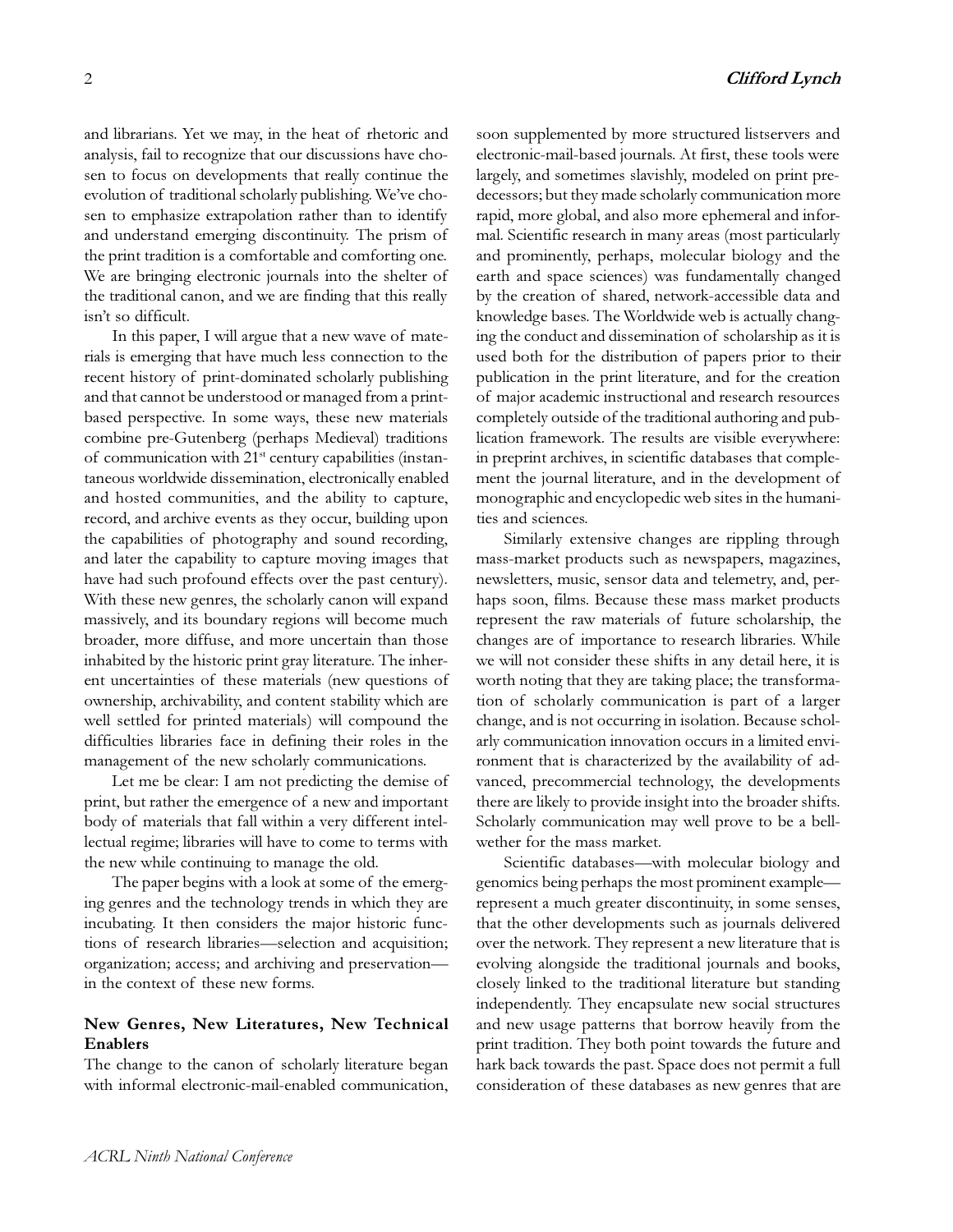detached from publishing as we have understood it, but they should be recognized as one of the first key points of departure, and as content that has very high impact on the research community.

What we see today is just the beginning. Even more extensive shifts are on the horizon. They will be enabled and fueled by technologies such as the new high-performance networks such as those developed under the Internet 2 and Next Generation Internet programs to link our major universities and research centers, and by a whole range of dramatic price-performance improvements in storage, computation, and input/output devices.

It's helpful to consider concrete examples of what's rapidly becoming feasible on a reasonably large scale and the ways in which they are radically different from the print-inspired networked information developments. Network-based seminars provide a good place to start, in part because much of its technology base is shared with the other examples I'll discuss later.

# **Network-Based Distributed Seminars**

With enough network bandwidth, it is now fairly easy and inexpensive to conduct a lecture, seminar, or other discussion across multiple sites (including individuals sitting at workstations as well as classroom settings). To be sure, there are real limitations on the group of technologies that make this possible. High quality is still expensive and is best accomplished through specially designed and instrumented rooms, rather than with cheap consumer-grade digital cameras. It takes a fast network connection and a fast workstation to provide high-quality, full-screen video playback. But these constraints are easing with each new generation of technology.

More fundamental, and more deeply problematic, are the limitations on effective interaction. As Michael Schrage has observed, a true interactive discussion, there's an inexact but real limit on the number of participating sites. Above that limit, videoconference essentially becomes a broadcast (possibly moving from one source site to another over the course of the conference in a rather structured way), perhaps augmented with a few rather formal questions and responses. While we can broadcast easily to a very large number of sites, and even allow people at these sites to queue to submit questions, we do not know how to scale really interactive discussions to large numbers of sites. (It is worth noting that this is not purely a technology problem; in meetings involving a large number of people organizers typically resort to the mechanism of breakout discussion groups that report back in plenary in order to inject some sense of interactivity and participation, even though this organizational approach is very limited. Collaboration and interaction in large groups is a hard and poorly explored problem.)

The critical point to understand about the digital capture and dissemination of a lecture is that it need not be a strictly real-time event. It costs very little more to capture the lecture, store it, and make it available for replay on demand if it's being digitally transmitted in the first place. It is even feasible to provide random access to specific clips within the lecture, though not necessarily in terms that are helpful to a viewer-it's easy to respond to a request to view a lecture starting at a given minute, as opposed to a request for the segment when the lecturer discusses a specific topic. But the key point is that the event takes on a dual existence as an artifact that can be preserved and delivered on demand.

Much discussion has focused recently on the implications of distance education in the networked world and, in particular, on two controversial and emotionally laden scenarios. In the first situation, universities worldwide engage in a competitive battle to service distance learners as individuals who attend courses through the net. In the second scenario, a few major universities (or for-profit commercial concerns) become the suppliers of many of the large enrollment lecture courses that are part of the core undergraduate curriculum for hundreds of other institutions. These recipient institutions would no longer need faculty to teach locally (or at least a lot fewer of them), but could just purchase material that's delivered over the net.

While these are undoubtedly going to be serious long-term issues, we may find that the mixture of available technology and academic needs creates a rather different opportunity in the near term. On a technology basis, high performance networks don't currently or in the very near future reach enough of the players in the scenarios described above. The political, economic, business, credentialling, labor relations and similar factors involved are extremely complex and controversial. And the strongly ingrained conservatism of higher education means that change from within the academy will be slow and incremental.

But consider: At research universities, there are always courses at the advanced graduate level that depart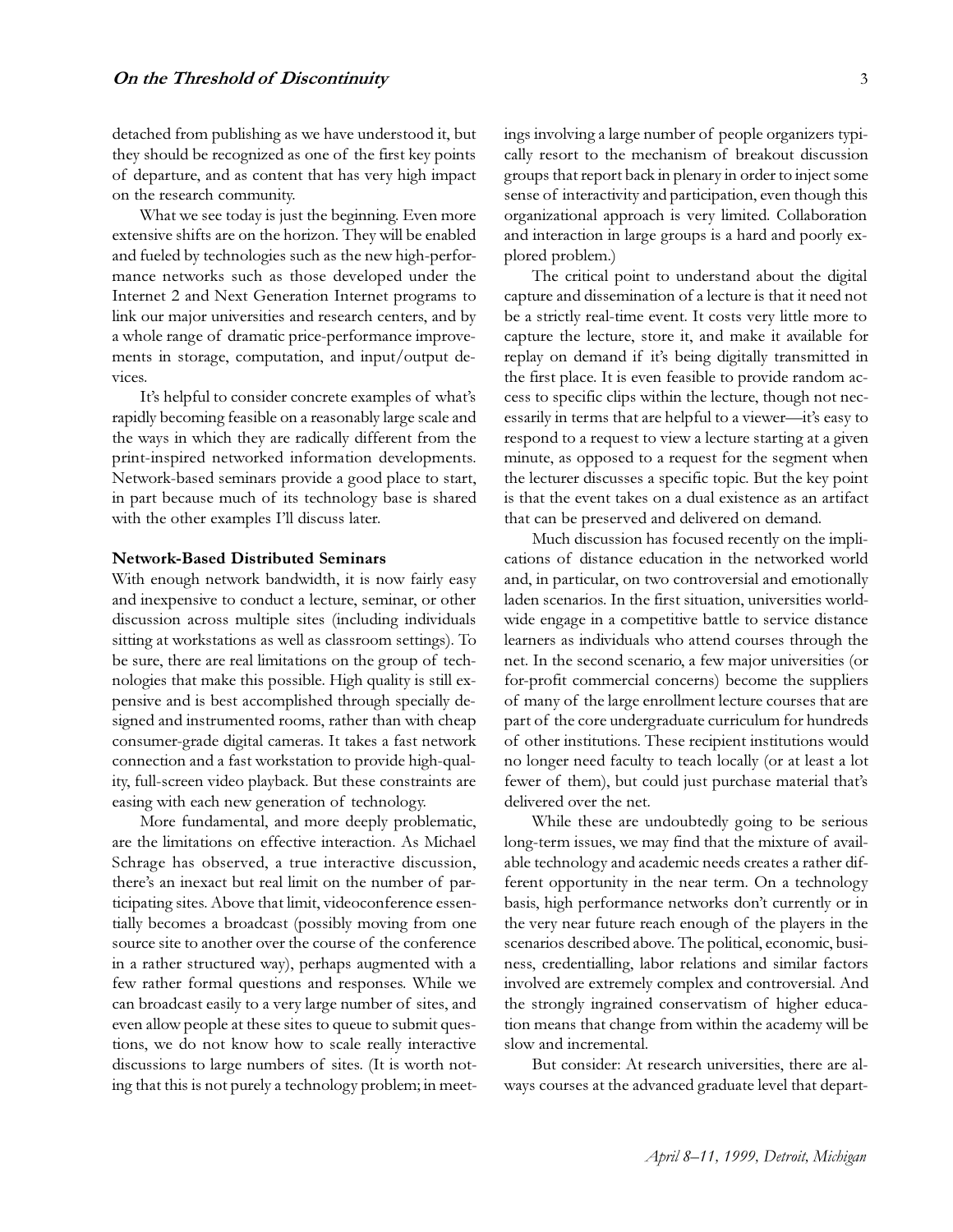ments would like to offer but don't have the faculty expertise or critical mass of students to support. The ability to make a broad range of specialized offerings available is a very important component of the quality of advanced graduate education. The best universities, when two or more are geographically close, often offer their graduate students cross-registration and collaborate to develop and coordinate the richest possible collective range of educational offerings. These formal course offerings are further supplemented by opportunistic, ad hoc seminars in which visiting researchers present and discuss the latest research results.

These advanced courses are not commodities in the sense that one might argue that, say, most Calculus I course lectures (except perhaps in the hands of a magnificently gifted teacher) are commodities, covering nearly identical material in nearly identical ways; each advanced seminar or course covers relatively unique content and has some lasting value. Indeed, it is not uncommon historically for lecture notes from such courses to be written up, informally distributed, and even placed in departmental libraries or published is series titled "lecture notes in...." These courses and seminars often also ultimately give rise to formal papers or books that eventually become part of the traditional print literature. And they are generally not part of a competitive economic battleground between universities. The spirit is really one of collaboration among colleagues in a scholarly discipline.

Internet 2 is interconnecting the major research universities in the United States with capabilities that will be extremely hospitable to digital delivery of these kinds of distributed seminars, lectures, and advanced courses. They have always been an important part of scholarly communication and advanced education, but the new networked environment will make them much more accessible. Recordings will preserve what have historically been events as permanent content that can be managed and delivered on demand. Even further, digital recordings can readily be annotated and linked to documents, computer programs, or other recordings.

## **Collaborative Research Environments**

Videoconferencing technology and network-based interaction is also evolving in another important direction. About a decade ago, the concept of a "co-laboratory" was first articulated as a place on the network that would provide a forum for scientific collaboration and research; this was a very powerful vision that captured the imagination of many scientists, scholars and educators. We are now finally witnessing the actual development of operational collaboratories that serve communities of researchers. (An excellent example of this technology is the Upper Atmosphere Research Collaboratory, UARC.) These environments variously combine videoconferencing, synchronous and asynchronous textbased messaging, shared control of scientific instrumentation, access to data (from observational sensors, simulations, or data archives), analysis and visualization tools, shared whiteboards, literature databases, and authoring tools. Their scale is sufficiently limited that the interaction problems that characterize very-large-scale seminars don't seem to be a major factor.

The technical requirements for using these collaboratories vary widely, from access to routine workstations (perhaps augmented with inexpensive digital cameras and microphones) at the low end, all the way through use of very costly, experimental, immersive, virtual reality "caves" at the research frontiers. At the high end, participation assumes not only very sophisticated input/output equipment (the caves), but an accompanying very-high-bandwidth, low-latency, quality of service managed communications infrastructure.

The focus of such collaboratories, naturally, is science, or more generally research-the vast majority of the systems built to date are in the physical sciences, and it still remains somewhat unclear how to translate these working environments to host and serve the practice of scholarship in some other, more individualistic and less data intensive disciplines, particularly in the humanities and some of the social sciences. But to the extent that we have learned how to create collaboratories, these systems also document the research and knowledge creation process. Actually recording the process of science research is something of an afterthought, a byproduct of the development of collaboratories, but it's important to note that events and activities that take place in these collaboratories can be stored, reviewed, replayed, and annotated.

It is worth also recognizing the generalization of this effort. In academia, we honor the processes of science, the work of scholarship, the processes of collaboration and analysis and authoring, as having a special importance, so it seems natural to build systems to facilitate these processes. But technologies very similar to those at work in the collaboratory can be used to provide electronic "places" to host routine meetings for or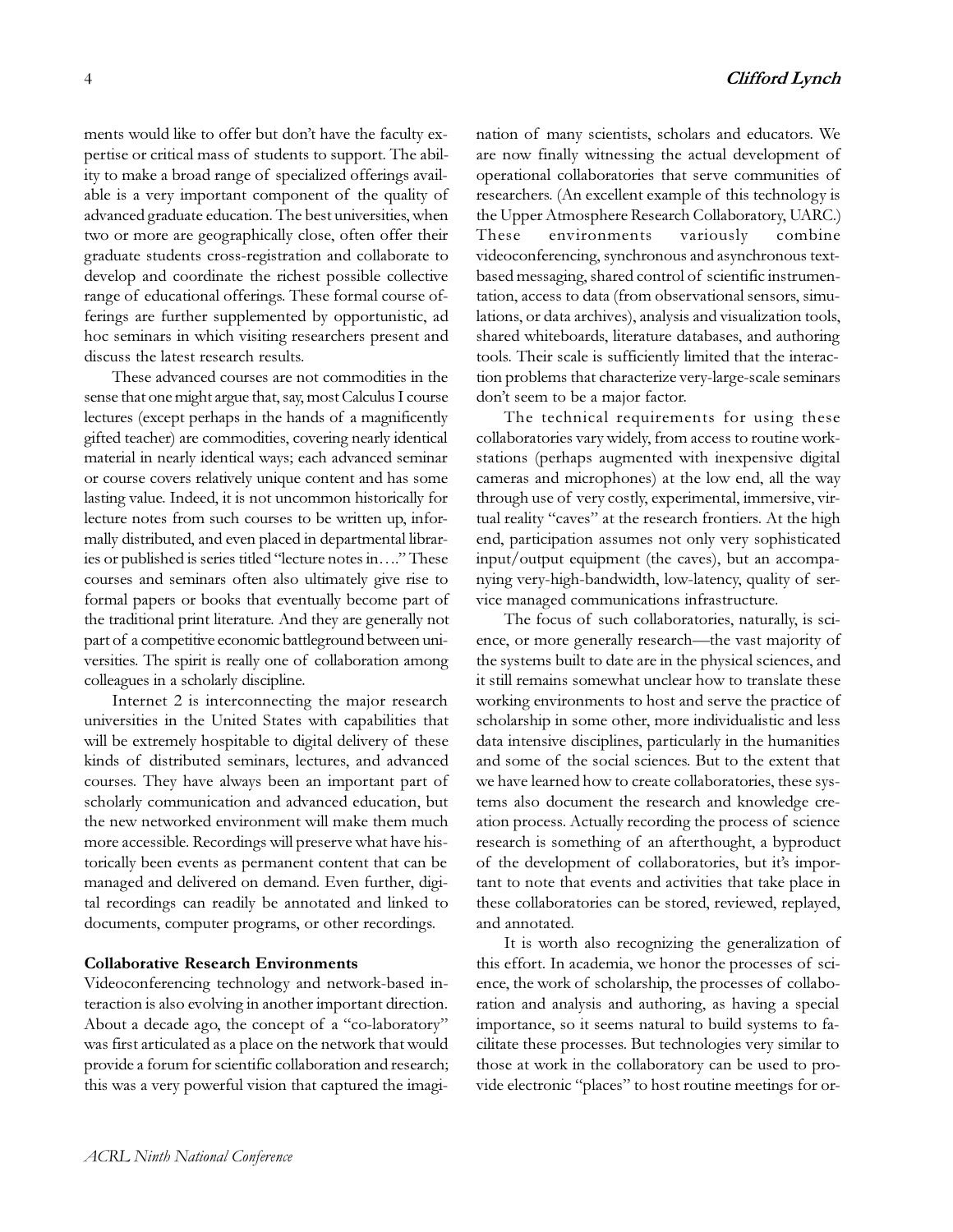ganizational problem-solving, and to also record and make available the record of these activities. It may well be the case, in the not too distant future, that in information technology intensive organizations every meeting has an indefinitely long afterlife as a recorded artifact which can be reviewed, annotated, and referenced, and shared as an intrinsic byproduct of the meeting itself, rather than through surrogates such as meeting minutes that may sometimes be specially prepared to document the event.

# **Instructional Media Systems**

Under the auspices of the Educause (formerly Educom, prior to the CAUSE-Educom merger) National Learning Infrastructure Initiative (NLII), there has been a great deal of work on the development of standards for an Instructional Management System (IMS). The IMS can be viewed as a special-purpose digital library that houses digital instructional media objects. The scope of the standard transcends a simple repository to explore links to evaluation and course delivery management as well as to links between instructional objects and the scholarly literature. Many specifics remain unresolved, but the broad scope of the initiative is clear. In terms of the new genres of scholarly communication, the IMS represents a confluence and formalization of traditional classroom activities (involving not only teaching tools and materials but also the evaluation of student learning results) with an archivable record of the processes of classroom teaching and learning. And, of course, materials within the IMS can be linked in very complex ways to other IMS materials, to the more traditional published scholarly literature, or to other new genres such as records of network-based seminars or collaboratory participation.

The implications of the IMS are far-reaching. They raise the possibility that instructional materials will be acquired and managed on an institutional basis, rather than individually by students directly purchasing textbooks or their electronic successors. Each faculty member can continually customize the instructional media objects if he or she wishes. The IMS environment creates a much more detailed record of the use and impact of these materials; this record can be managed, owned, accessed, shared and annotated.

Classroom practice itself, or more generally the construction and use of a distributed, network-based learning environment, and even potentially the interpersonal interactions and collaborations that occur when groups

of students learn together, becomes an artifact that is subject to collection in the digital world.

#### **Web Sites as Monographs and Encyclopedias**

We are seeing both individual scholars and groups of faculty and students (not necessarily at a single institution) developing subject-specific web sites that represent a new genre in scholarly communication, somewhat akin both to monographs and to highly focused encyclopedia. Ive discussed these developments elsewhere (see my paper and others in the proceedings of the conference *The Specialized Scholarly Monograph in Crisis, or How can I get Tenure If You Wont Publish My Book*, at www.arl.org) and will not repeat these details here. However, some of the key characteristics of these works are that they are often collaboratively developed; they evolve continuously; and they are rich in image, sound, and moving images in a way that published print works cannot afford. Because of the ability of the web to make links among independently managed information, they also have the have the property that their boundaries are unclear; they exist in and define a continuously evolving relationship between the scholarship of multiple individuals or groups, and in this sense represent collaboration as a dynamic process rather than a static series of citations among fixed, published works.

These sites are becoming very important, particularly in the humanities and some social sciences, but also in niche areas of the sciences where they are replacing or supplementing monographs and specialized textbooks. In some cases, they are folding together extensive primary source materials with commentaries and analysis, thus confusing boundaries that have been wellestablished in print literature through the publication of authoritative editions of primary source materials on one hand, and of critical and analytical works that make reference to these primary source materials on the other. The growing availability of a new range of digitized source materials from cultural heritage organizations such as museums and archives is also providing exciting new opportunities to integrate materials which can enrich these sites, particularly again in the humanites and social sciences.

# **Coping with the New Genres: What are the Roles for Research Libraries?**

As organizations, research libraries have a set of specific functions with respect to scholarly communication: they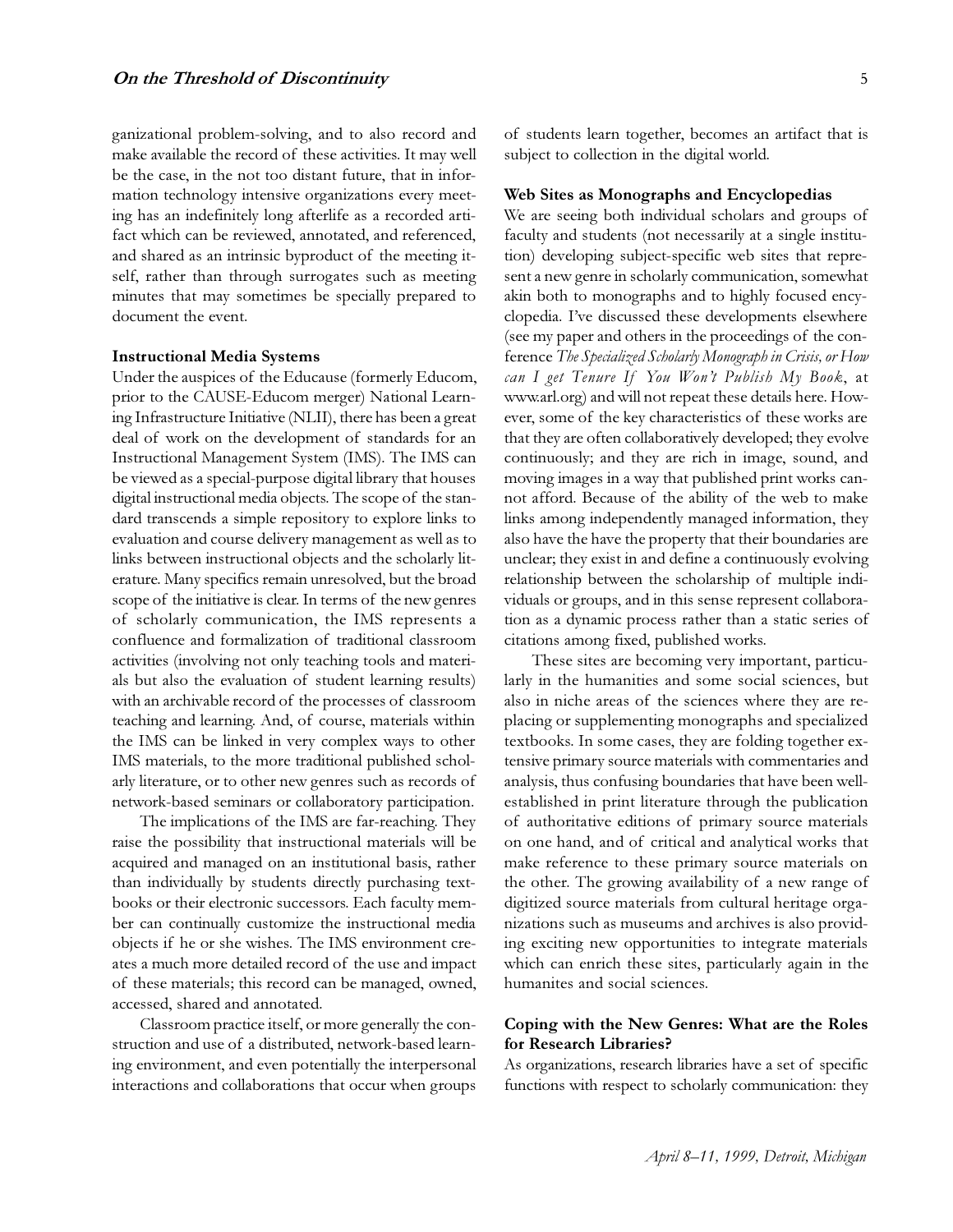select and acquire; they organize and describe; they provide access; and they archive and preserve the record of communication. For the traditional print canon of scholarship, the practice of these functions is well understood and well established. For the new genres described above, it will be necessary for libraries to reconceptualize their activities virtually from first principles. This section of the paper does not provide comprehensive answers; rather, it makes a series of observations and comments that may help to structure the discussion of how the research library will ultimately respond to the challenges offered by the new, discontinuous, technology-enabled forms of scholarly communication.

A caveat is appropriate here. Libraries do not define an era's practice of scholarly communication; rather, libraries must respond to the construction of these practices by communities of scholars. This is a time of enormous change, and of exciting new possibilities: it remains to be seen which of the possibilities offered by technology will prove to be fruitful in improving the practice and documentation of scholarship. These determinations will not be made by libraries, but rather by scholars, teachers, and students, and the criteria for acceptability will not be driven by the convenience of libraries. It is crucial that libraries maintain a posture that is both skeptical about the importance of emerging genres and at the same time accommodating and responsive to new genres as they do emerge into broad use and acceptance by the community of scholars. This is going to be a very difficult balancing act, particularly given the attraction of innovation, the lure of the new, which will tempt libraries to engage new genres early in their development. At the same time, I believe that libraries do have a legitimate role in the dialog and debate about which emerging genres should find acceptance, because the ability to organize, provide access, and preserve these genres is an important factor in establishing their viability; it's essential that libraries make their voices and perspectives heard in the discussions.

# **Selection and Acquisition**

It is clear that the new genres are not yet controlled or marketed by traditional publishers; no commercial marketplace exists for most of these new works. Libraries will need to take a much broader view of how they define the potential universe of materials that are candidates for acquisition and incorporation in their collections. There will be no catalogs to shop from, no approval plans. For the new genres, price will be a very poor indicator of quality; some of the best may be free, subject only to the effort of working out appropriate agreements with the creators. Identifying materials for potential acquisition will require a close, continuing and open-minded dialog and collaboration with working scholars.

Historically, publishers have served an important role in clearing and clarifying rights to works that they offer for sale. Libraries have not had to worry about who owns materials—when they purchased works from publishers, these publishers would provide implicit answers to questions about ownership, and would in effect indemnify libraries with regard to intellectual property liabilities. As libraries consider "acquisitions" (whatever this ultimately turns out to mean; see below) from the new, broader array of genres of scholarly communication, it is not clear who, if anyone, they are acquiring the materials *from*; ownership of these new information objects is debatable and often diffuse. Some of the material is free for use worldwide via the web, but it's unclear whether this extends to copying. Other complicating factors include the involvement of students as well as faculty in the creation of materials, and the multi-media character of many of the new genres, which invoke intellectual property questions not only about authorship but about participation and depiction of individuals in the events that the works document (Think about model releases for people who are part of a video record, for example: will seminar participants be asked to fill out a form, or will policies be established that say that enrolling as a student or entering a particular classroom implies consent to be imaged?). Intellectual property issues, particularly as they relate to libraries, are much better understood for textual materials than for images, sound, performances, records of events and activities.

Further: libraries used to purchase published material, and their subsequent use of this material was defined within the framework of copyright law, the doctrine of first sale, and fair use. More recently they negotiated licenses for materials, extrapolating from this framework. The new genres are different. Consider the network-based seminar for example. Agreements about what rights the library may have and the duration of those rights is unexplored territory that will have to be mapped through negotiation, institutional policy development, and the emergence of social norms; perhaps occasionally even by law or litigation.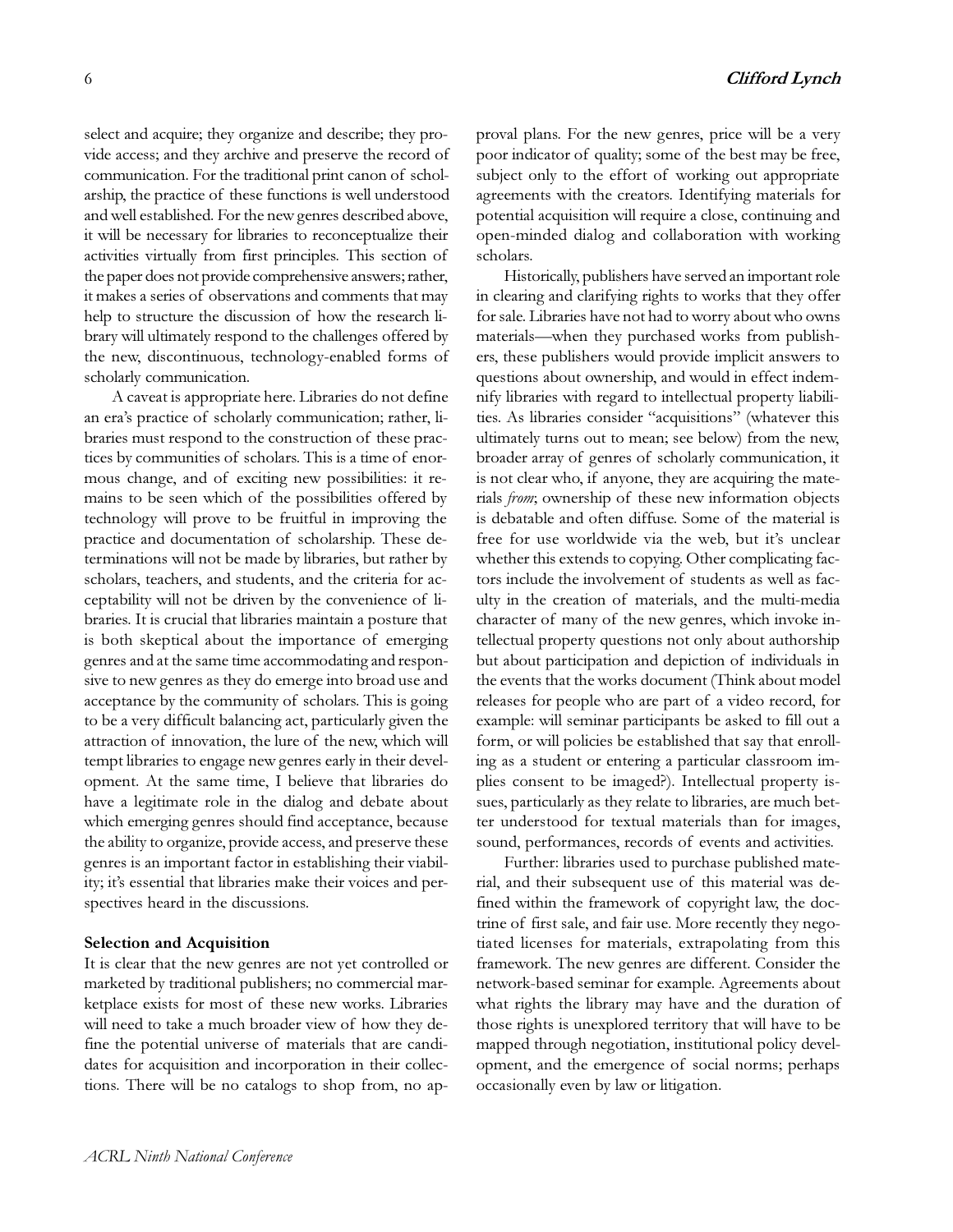There is a problem of content stability with some of the new digital genres. Unlike print publications, many of these works are continuously evolving. It's not clear what the library would acquire, or how to draw boundaries around the acquisitions.

For some of the new digital genres acquisition costs are not established by publishers, but rather are determined by the costs of the deployment of the technology necessary to record and to store the record of events. Thus, acquisitions costs are related to technology costs in a much more direct, volatile and local way. For example, libraries may in essence be offered the opportunity to selectively fund the creation of content by deciding when they will fund audio or video recording.

Finally, there is an enormous problem with quality control and ranking, and the setting of priorities. Assessing these materials and prioritizing them for potential acquisition will involve a much closer collaboration with faculty and researchers and a much greater exercise of judgement by libraries. A lack of bias towards traditional, well-understood and well established scholarly publishing will be essential for libraries that successfully recognize and exploit the emerging opportunities. Indeed, more than a lack of bias will be required—there is tremendous inertia in the commitment to the print canon: the traditional forms are supported, and promoted through salespeople and marketing campaigns, and also by all of the assumptions of legitimacy implicit in printed literature which manifest themselves in settings such as tenure and promotion practices. They are endorsed and validated by citation indexing, library statistics, journal impact ratings, editorial board members, faculty authors and reviewers-journals in particular are wide-reaching social activities that mobilize large numbers of people in the academic community as advocates.

# **Organization and Description**

Content stability, or fixity is a problem for description and organization. It is not clear what needs to be described. So much of the theory and practice of description is predicated on static, fixed representations as a basis.

The content of these new genres involves multimedia, especially sound records and video. The technologies of capture will provide an enormously large corpus of information at relatively low cost. There will be a need to apply automatic indexing tools, to the extent that this is feasible, just because of the sheer volume of material. Most of the content is unique, and shared cataloging or indexing models historically used to control and distribute the costs of description and indexing thus offer little economic relief. The pragmatics of indexing video and audio in useful ways will be critical; as speech to text technology comes along, for example, even if it is imperfect, it will be important because it will allow us to leverage text indexing technology against multimedia content.

There is no longer-at least at any practical levela single, cost-independent "right" way to describe and organize materials that are characteristic of the new genres. For the foreseeable future, the "gold standard" of description will be detailed, human-expert-supplied description (which is very expensive) both of the work itself and, in many cases, supplementing the content of the work with navigational aids; increasingly we will see various computational services that provide indexing and other organizational services competing with human description, offering admittedly inferior quality but at much lower cost and with much greater timeliness. Library managers will need to learn to make what are ultimately engineering decisions about how to execute these cost-performance tradeoffs. To make these decisions we will have to understand technology's capabilities and costs, but also what users of the materials really need.

Further, the materials involved are not only dynamic but also represent complex, interlinked and autonomously evolving works, which present major conceptual challenges to traditional descriptive practices. Addressing the new genres will require not only near term pragmatic approaches, but, in the longer term, new foundational research and deep intellectual consideration. This, in turn, has major implications for how we train new professionals and for the research agenda in library and information sciences.

#### **Access**

Provision of access is intimately related to control and rights, which in turn will be negotiated as part of the acquisitions process. Given the ambiguities of ownership and library rights surrounding the new genres, it is unclear that research libraries have, or can acquire, a clear, unlimited and permanent mandate to offer access. It seems likely that research libraries will find themselves engaged in increasingly complex and delicate negotiations about who can have access to these materials, for how long, and under what conditions. It will be very